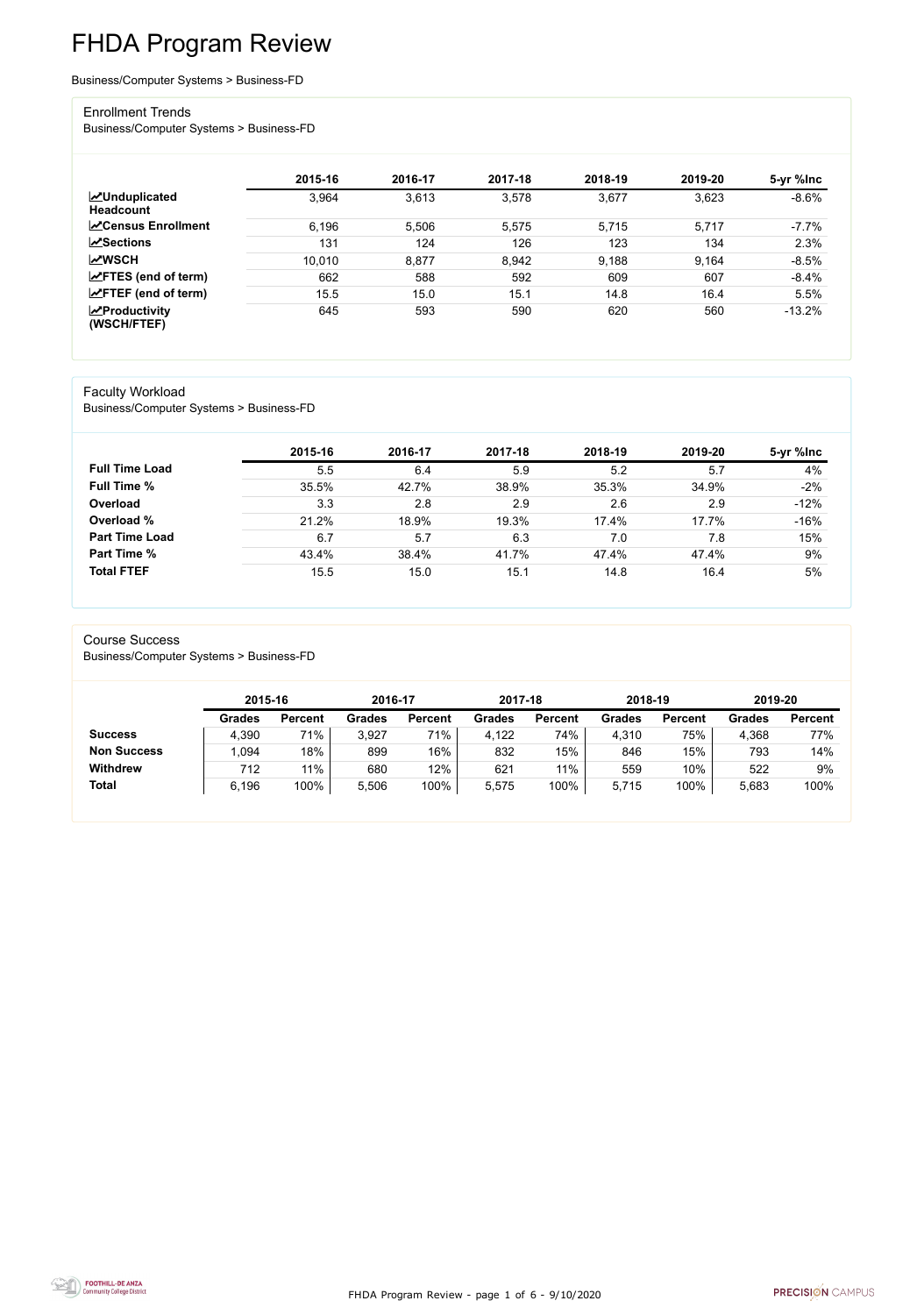FHDA Program Review - page 2 of 6 - 9/10/2020



### Course Success for African American, Latinx, and Filipinx Students

### Course Success for Asian, Native American, Pacific Islander, White, and Decline to State Students

|                    |               | 2015-16        |               | 2016-17        |               | 2017-18        | 2018-19       |                | 2019-20       |                |
|--------------------|---------------|----------------|---------------|----------------|---------------|----------------|---------------|----------------|---------------|----------------|
|                    | <b>Grades</b> | <b>Percent</b> | <b>Grades</b> | <b>Percent</b> | <b>Grades</b> | <b>Percent</b> | <b>Grades</b> | <b>Percent</b> | <b>Grades</b> | <b>Percent</b> |
| <b>Success</b>     | .164          | 61%            | 1,138         | 62%            | 1,207         | 63%            | ,248          | 65%            | .404          | 67%            |
| <b>Non Success</b> | 450           | 23%            | 394           | 22%            | 394           | 21%            | 418           | 22%            | 429           | 20%            |
| <b>Withdrew</b>    | 305           | 16%            | 290           | 16%            | 301           | 16%            | 268           | 14%            | 264           | 13%            |
| <b>Total</b>       | ,919          | 100%           | 1,822         | 100%           | 1,902         | 100%           | ,934          | 100%           | 2,097         | 100%           |

|                    | 2015-16       |                | 2016-17       |                | 2017-18       |                | 2018-19       |                | 2019-20       |                |
|--------------------|---------------|----------------|---------------|----------------|---------------|----------------|---------------|----------------|---------------|----------------|
|                    | <b>Grades</b> | <b>Percent</b> | <b>Grades</b> | <b>Percent</b> | <b>Grades</b> | <b>Percent</b> | <b>Grades</b> | <b>Percent</b> | <b>Grades</b> | <b>Percent</b> |
| <b>Success</b>     | 3,226         | 75%            | 2,789         | 76%            | 2,915         | 79%            | 3,062         | 81%            | 2,964         | 83%            |
| <b>Non Success</b> | 644           | 15%            | 505           | 14%            | 438           | 12%            | 428           | 11%            | 364           | 10%            |
| <b>Withdrew</b>    | 407           | 10%            | 390           | 11%            | 320           | 9%             | 291           | 8%             | 258           | 7%             |
| <b>Total</b>       | 4,277         | 100%           | 3,684         | 100%           | 3,673         | 100%           | 3,781         | 100%           | 3,586         | 100%           |
|                    |               |                |               |                |               |                |               |                |               |                |

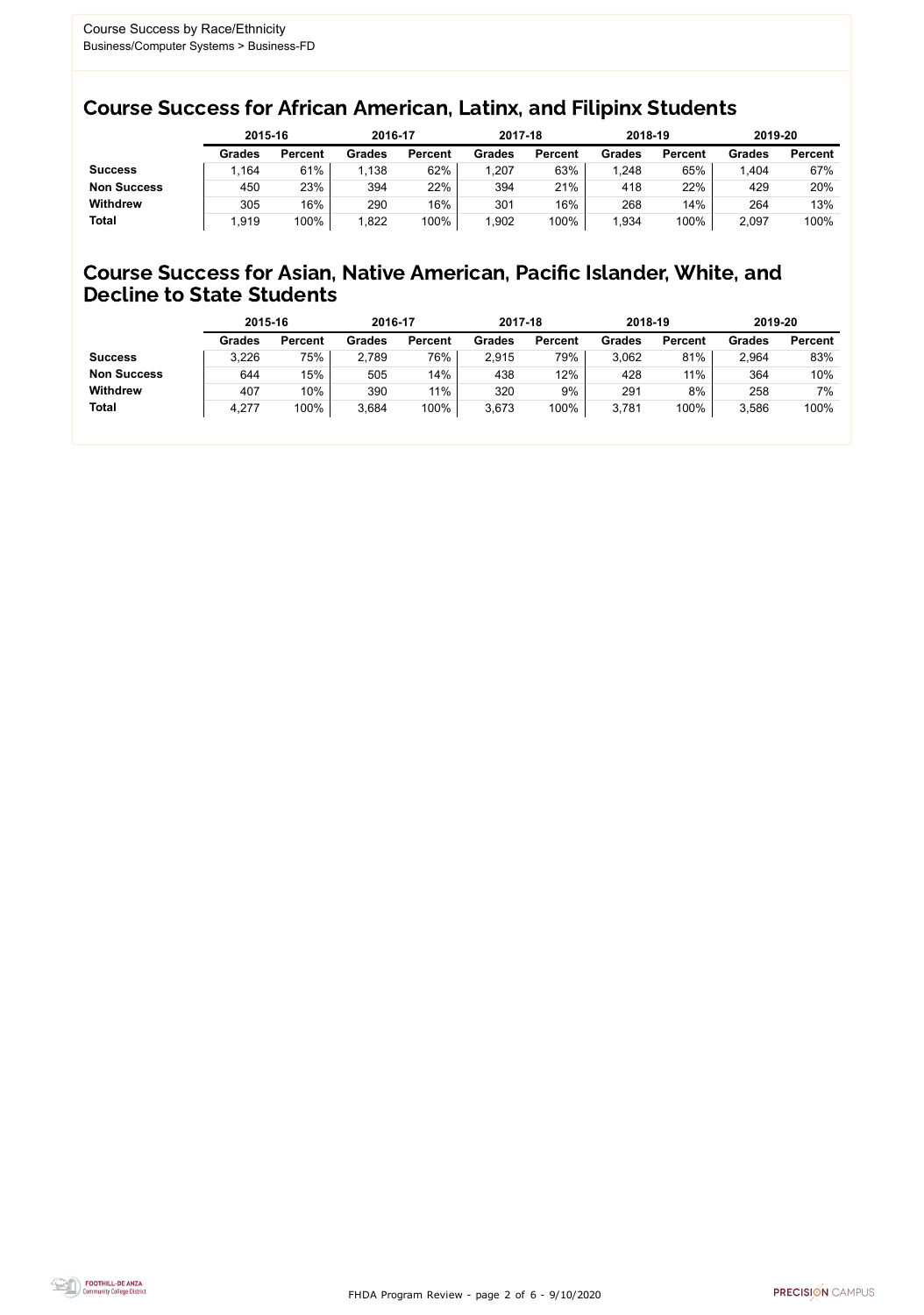

Some courses may continue to be listed but no longer have data due to renumbering or because the course was not offered in the past five years.



### by Gender

|                     |       | 2015-16        |       | 2016-17        |       | 2017-18        | 2018-19 |                | 2019-20 |                |
|---------------------|-------|----------------|-------|----------------|-------|----------------|---------|----------------|---------|----------------|
|                     | Enr   | <b>Percent</b> | Enr   | <b>Percent</b> | Enr   | <b>Percent</b> | Enr     | <b>Percent</b> | Enr     | <b>Percent</b> |
| Female              | 2,788 | 45%            | 2,350 | 43%            | 2,501 | 45%            | 2,603   | 46%            | 2,512   | 44%            |
| <b>Male</b>         | 3,347 | 54%            | 3,113 | 57%            | 3,046 | 55%            | 3,090   | 54%            | 3,180   | 56%            |
| <b>Not Reported</b> | 61    | $1\%$          | 43    | $1\%$          | 28    | 1%             | 22      | $0\%$          | 25      | 0%             |
| <b>Total</b>        | 6,196 | 100%           | 5,506 | 100%           | 5,575 | 100%           | 5,715   | 100%           | 5,717   | 100%           |

### by Ethnicity

|                         |       | 2015-16        |       | 2016-17        |       | 2017-18        | 2018-19 |                | 2019-20 |                |
|-------------------------|-------|----------------|-------|----------------|-------|----------------|---------|----------------|---------|----------------|
|                         | Enr   | <b>Percent</b> | Enr   | <b>Percent</b> | Enr   | <b>Percent</b> | Enr     | <b>Percent</b> | Enr     | <b>Percent</b> |
| <b>African American</b> | 414   | 7%             | 261   | 5%             | 304   | 5%             | 315     | 6%             | 327     | 6%             |
| <b>Asian</b>            | 2,914 | 47%            | 2,447 | 44%            | 2,432 | 44%            | 2,523   | 44%            | 2,426   | 42%            |
| <b>Filipinx</b>         | 323   | 5%             | 356   | 6%             | 341   | 6%             | 351     | 6%             | 331     | $6\%$          |
| Latinx                  | 1,182 | 19%            | 1,205 | 22%            | 1,257 | 23%            | 1,268   | 22%            | 1,448   | 25%            |
| <b>Native American</b>  | 21    | $0\%$          | 15    | $0\%$          | 26    | $0\%$          | 21      | $0\%$          | 12      | $0\%$          |
| <b>Pacific Islander</b> | 48    | $1\%$          | 51    | $1\%$          | 38    | $1\%$          | 52      | $1\%$          | 37      | $1\%$          |
| White                   | 1,164 | 19%            | 1,063 | 19%            | 1,068 | 19%            | 1,066   | 19%            | 950     | 17%            |
| <b>Decline to State</b> | 130   | 2%             | 108   | 2%             | 109   | 2%             | 119     | 2%             | 186     | 3%             |
| <b>Total</b>            | 6,196 | 100%           | 5,506 | 100%           | 5,575 | 100%           | 5,715   | 100%           | 5,717   | 100%           |

### by Age

|              | 2015-16 |                | 2016-17 |                | 2017-18 |                | 2018-19 |                | 2019-20 |                |
|--------------|---------|----------------|---------|----------------|---------|----------------|---------|----------------|---------|----------------|
|              | Enr     | <b>Percent</b> | Enr     | <b>Percent</b> | Enr     | <b>Percent</b> | Enr     | <b>Percent</b> | Enr     | <b>Percent</b> |
| 19 or less   | 903     | 15%            | 839     | 15%            | 891     | 16%            | 1,077   | 19%            | 1,274   | 22%            |
| $20 - 24$    | 3,170   | 51%            | 2,892   | 53%            | 2,836   | 51%            | 2,677   | 47%            | 2,616   | 46%            |
| 25-39        | .766    | 29%            | 1,515   | 28%            | ,531    | 27%            | .628    | 28%            | 1,534   | 27%            |
| $40 +$       | 357     | 6%             | 260     | 5%             | 317     | 6%             | 333     | $6\%$          | 293     | 5%             |
| <b>Total</b> | 6,196   | 100%           | 5,506   | 100%           | 5,575   | 100%           | 5,715   | 100%           | 5,717   | 100%           |

## by Education Level

|                           | 2015-16 |                |       | 2016-17        |       | 2017-18        | 2018-19 |                | 2019-20 |                |
|---------------------------|---------|----------------|-------|----------------|-------|----------------|---------|----------------|---------|----------------|
|                           | Enr     | <b>Percent</b> | Enr   | <b>Percent</b> | Enr   | <b>Percent</b> | Enr     | <b>Percent</b> | Enr     | <b>Percent</b> |
| <b>Bachelor or higher</b> | 569     | 9%             | 487   | 9%             | 488   | 9%             | 517     | 9%             | 435     | 8%             |
| <b>Associate</b>          | 141     | 2%             | 165   | 3%             | 148   | 3%             | 174     | 3%             | 195     | 3%             |
| <b>HS/Equivalent</b>      | 5,047   | 81%            | 4,441 | 81%            | 4,508 | 81%            | 4,557   | 80%            | 4,635   | 81%            |
| <b>All Other</b>          | 439     | $7\%$          | 413   | 8%             | 431   | 8%             | 467     | 8%             | 452     | 8%             |
| <b>Total</b>              | 6,196   | 100%           | 5,506 | 100%           | 5,575 | 100%           | 5,715   | 100%           | 5,717   | 100%           |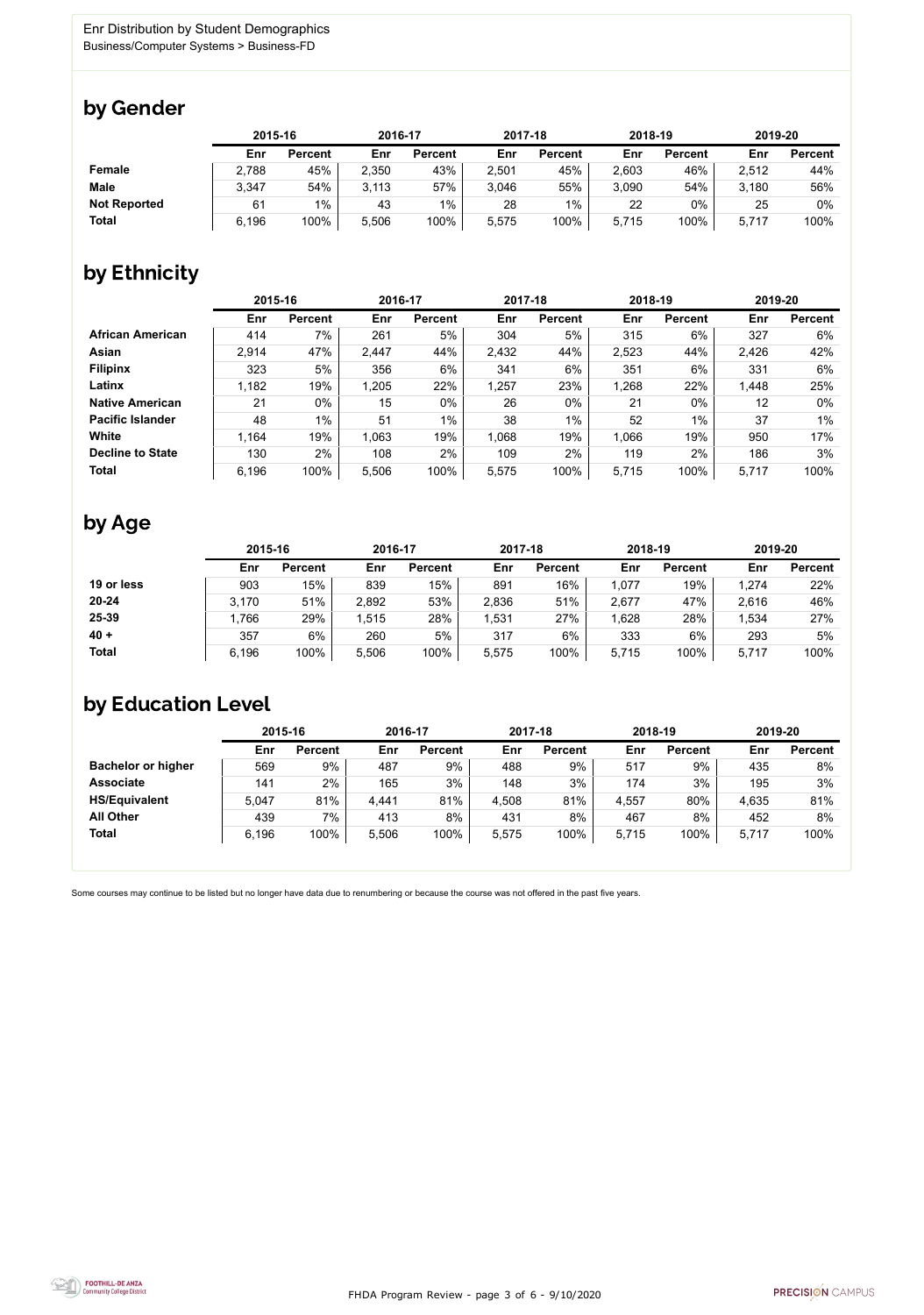FHDA Program Review - page 4 of 6 - 9/10/2020



### Success Rates by Gender Business/Computer Systems > Business-FD

|                     | 2019-20                                                                 |                |               |                |               |                |               |                |  |  |  |  |  |
|---------------------|-------------------------------------------------------------------------|----------------|---------------|----------------|---------------|----------------|---------------|----------------|--|--|--|--|--|
|                     | <b>Withdrew</b><br><b>Total</b><br><b>Non Success</b><br><b>Success</b> |                |               |                |               |                |               |                |  |  |  |  |  |
|                     | <b>Grades</b>                                                           | <b>Percent</b> | <b>Grades</b> | <b>Percent</b> | <b>Grades</b> | <b>Percent</b> | <b>Grades</b> | <b>Percent</b> |  |  |  |  |  |
| <b>Female</b>       | l.959                                                                   | 78%            | 322           | 13%            | 216           | 9%             | 2,497         | 100%           |  |  |  |  |  |
| <b>Male</b>         | 2,387                                                                   | 76%            | 469           | 15%            | 305           | 10%            | 3,161         | 100%           |  |  |  |  |  |
| <b>Not Reported</b> | 22                                                                      | 88%            |               | 8%             |               | 4%             | 25            | 100%           |  |  |  |  |  |
| All                 | 4,368                                                                   | 77%            | 793           | 14%            | 522           | 9%             | 5,683         | 100%           |  |  |  |  |  |

|                     |               | 2018-19                              |               |                |               |                |               |                |  |  |  |  |  |
|---------------------|---------------|--------------------------------------|---------------|----------------|---------------|----------------|---------------|----------------|--|--|--|--|--|
|                     |               | <b>Non Success</b><br><b>Success</b> |               |                |               |                |               | <b>Total</b>   |  |  |  |  |  |
|                     | <b>Grades</b> | <b>Percent</b>                       | <b>Grades</b> | <b>Percent</b> | <b>Grades</b> | <b>Percent</b> | <b>Grades</b> | <b>Percent</b> |  |  |  |  |  |
| <b>Female</b>       | 2,021         | 78%                                  | 339           | 13%            | 243           | 9%             | 2,603         | 100%           |  |  |  |  |  |
| <b>Male</b>         | 2,268         | 73%                                  | 506           | 16%            | 316           | 10%            | 3,090         | 100%           |  |  |  |  |  |
| <b>Not Reported</b> | 21            | 95%                                  |               | 5%             |               | $0\%$          | 22            | 100%           |  |  |  |  |  |
| All                 | 4,310         | 75%                                  | 846           | 15%            | 559           | 10%            | 5,715         | 100%           |  |  |  |  |  |

|                     | 2017-18                                                                 |                |               |                |               |                |               |                |  |  |  |  |  |
|---------------------|-------------------------------------------------------------------------|----------------|---------------|----------------|---------------|----------------|---------------|----------------|--|--|--|--|--|
|                     | <b>Withdrew</b><br><b>Total</b><br><b>Non Success</b><br><b>Success</b> |                |               |                |               |                |               |                |  |  |  |  |  |
|                     | <b>Grades</b>                                                           | <b>Percent</b> | <b>Grades</b> | <b>Percent</b> | <b>Grades</b> | <b>Percent</b> | <b>Grades</b> | <b>Percent</b> |  |  |  |  |  |
| Female              | .846                                                                    | 74%            | 371           | 15%            | 284           | 11%            | 2,501         | 100%           |  |  |  |  |  |
| <b>Male</b>         | 2,251                                                                   | 74%            | 459           | 15%            | 336           | 11%            | 3,046         | 100%           |  |  |  |  |  |
| <b>Not Reported</b> | 25                                                                      | 89%            |               | 7%             |               | 4%             | 28            | 100%           |  |  |  |  |  |
| <b>All</b>          | 4,122                                                                   | 74%            | 832           | 15%            | 621           | 11%            | 5,575         | 100%           |  |  |  |  |  |

|                     |               | 2016-17        |               |                |                 |                |               |                |  |  |
|---------------------|---------------|----------------|---------------|----------------|-----------------|----------------|---------------|----------------|--|--|
|                     |               | <b>Success</b> |               |                | <b>Withdrew</b> |                | <b>Total</b>  |                |  |  |
|                     | <b>Grades</b> | <b>Percent</b> | <b>Grades</b> | <b>Percent</b> | <b>Grades</b>   | <b>Percent</b> | <b>Grades</b> | <b>Percent</b> |  |  |
| <b>Female</b>       | 898,          | 72%            | 354           | 15%            | 298             | 13%            | 2,350         | 100%           |  |  |
| <b>Male</b>         | 2,199         | 71%            | 543           | 17%            | 371             | 12%            | 3,113         | 100%           |  |  |
| <b>Not Reported</b> | 30            | 70%            | 2             | 5%             | 11              | 26%            | 43            | 100%           |  |  |
| All                 | 3,927         | 71%            | 899           | 16%            | 680             | 12%            | 5,506         | 100%           |  |  |

|                     | 2015-16        |                |                    |                |               |                |               |                |  |
|---------------------|----------------|----------------|--------------------|----------------|---------------|----------------|---------------|----------------|--|
|                     | <b>Success</b> |                | <b>Non Success</b> |                | Withdrew      |                | <b>Total</b>  |                |  |
|                     | <b>Grades</b>  | <b>Percent</b> | <b>Grades</b>      | <b>Percent</b> | <b>Grades</b> | <b>Percent</b> | <b>Grades</b> | <b>Percent</b> |  |
| Female              | 1,982          | 71%            | 476                | 17%            | 330           | 12%            | 2,788         | 100%           |  |
| <b>Male</b>         | 2,361          | 71%            | 609                | 18%            | 377           | 11%            | 3,347         | 100%           |  |
| <b>Not Reported</b> | 47             | 77%            | 9                  | 15%            | ხ             | 8%             | 61            | 100%           |  |
| All                 | 4,390          | 71%            | 1,094              | 18%            | 712           | 11%            | 6,196         | 100%           |  |

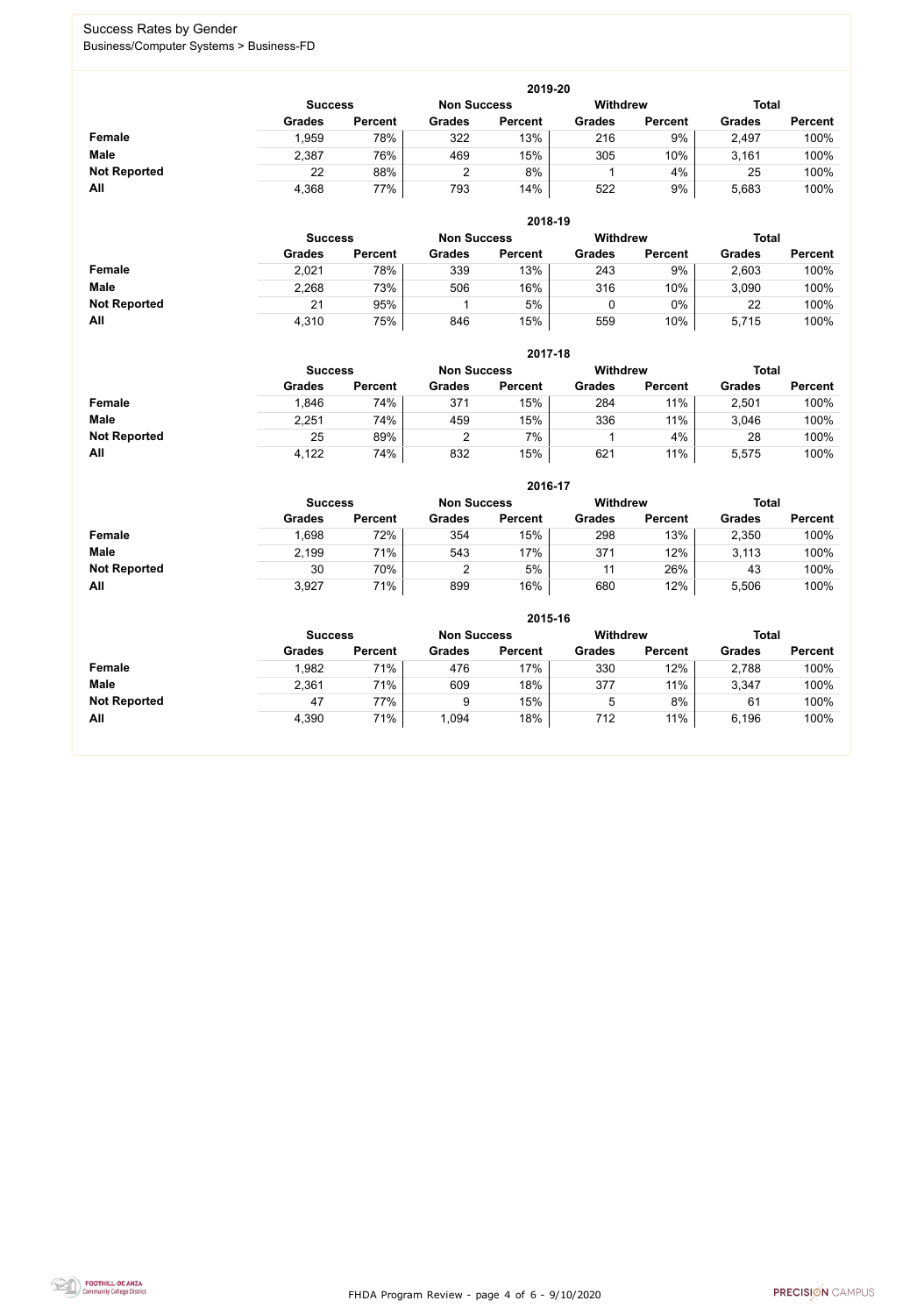FHDA Program Review - page 5 of 6 - 9/10/2020



### Success Rates by Age Business/Computer Systems > Business-FD

|            |                |                    |               | 2019-20         |               |                |               |                |
|------------|----------------|--------------------|---------------|-----------------|---------------|----------------|---------------|----------------|
|            | <b>Success</b> | <b>Non Success</b> |               | <b>Withdrew</b> |               |                | <b>Total</b>  |                |
|            | <b>Grades</b>  | <b>Percent</b>     | <b>Grades</b> | <b>Percent</b>  | <b>Grades</b> | <b>Percent</b> | <b>Grades</b> | <b>Percent</b> |
| 19 or less | 1,027          | 81%                | 155           | 12%             | 84            | 7%             | ,266          | 100%           |
| $20 - 24$  | 1,964          | 76%                | 379           | 15%             | 256           | 10%            | 2,599         | 100%           |
| 25-39      | 1,149          | 75%                | 221           | 14%             | 155           | 10%            | ,525          | 100%           |
| $40 +$     | 228            | 78%                | 38            | 13%             | 27            | 9%             | 293           | 100%           |
| All        | 4,368          | 77%                | 793           | 14%             | 522           | 9%             | 5,683         | 100%           |

|            |                |                    |               | 2018-19         |               |                |               |                |
|------------|----------------|--------------------|---------------|-----------------|---------------|----------------|---------------|----------------|
|            | <b>Success</b> | <b>Non Success</b> |               | <b>Withdrew</b> |               | <b>Total</b>   |               |                |
|            | <b>Grades</b>  | <b>Percent</b>     | <b>Grades</b> | <b>Percent</b>  | <b>Grades</b> | <b>Percent</b> | <b>Grades</b> | <b>Percent</b> |
| 19 or less | 829            | 77%                | 166           | 15%             | 82            | 8%             | 1,077         | 100%           |
| $20 - 24$  | 2,026          | 76%                | 391           | 15%             | 260           | 10%            | 2,677         | 100%           |
| 25-39      | 1,197          | 74%                | 246           | 15%             | 185           | 11%            | 1,628         | 100%           |
| $40 +$     | 258            | 77%                | 43            | 13%             | 32            | 10%            | 333           | 100%           |
| All        | 4,310          | 75%                | 846           | 15%             | 559           | 10%            | 5,715         | 100%           |

|            | 2017-18                              |                |               |                |                 |                |               |                |  |
|------------|--------------------------------------|----------------|---------------|----------------|-----------------|----------------|---------------|----------------|--|
|            | <b>Non Success</b><br><b>Success</b> |                |               |                | <b>Withdrew</b> |                | <b>Total</b>  |                |  |
|            | <b>Grades</b>                        | <b>Percent</b> | <b>Grades</b> | <b>Percent</b> | <b>Grades</b>   | <b>Percent</b> | <b>Grades</b> | <b>Percent</b> |  |
| 19 or less | 672                                  | 75%            | 125           | 14%            | 94              | 11%            | 891           | 100%           |  |
| $20 - 24$  | 2,106                                | 74%            | 435           | 15%            | 295             | 10%            | 2,836         | 100%           |  |
| 25-39      | 1,122                                | 73%            | 226           | 15%            | 183             | 12%            | 531,ا         | 100%           |  |
| $40 +$     | 222                                  | 70%            | 46            | 15%            | 49              | 15%            | 317           | 100%           |  |
| All        | 4,122                                | 74%            | 832           | 15%            | 621             | 11%            | 5,575         | 100%           |  |

|            |                |                    |               | 2016-17         |               |                |               |                |
|------------|----------------|--------------------|---------------|-----------------|---------------|----------------|---------------|----------------|
|            | <b>Success</b> | <b>Non Success</b> |               | <b>Withdrew</b> |               | <b>Total</b>   |               |                |
|            | <b>Grades</b>  | <b>Percent</b>     | <b>Grades</b> | <b>Percent</b>  | <b>Grades</b> | <b>Percent</b> | <b>Grades</b> | <b>Percent</b> |
| 19 or less | 629            | 75%                | 131           | 16%             | 79            | 9%             | 839           | 100%           |
| $20 - 24$  | 2,034          | 70%                | 500           | 17%             | 358           | 12%            | 2,892         | 100%           |
| 25-39      | 1,075          | 71%                | 234           | 15%             | 206           | 14%            | 1,515         | 100%           |
| $40 +$     | 189            | 73%                | 34            | 13%             | 37            | 14%            | 260           | 100%           |
| All        | 3,927          | 71%                | 899           | 16%             | 680           | 12%            | 5,506         | 100%           |

|            | 2015-16                              |                |               |                |                 |                |               |                |  |
|------------|--------------------------------------|----------------|---------------|----------------|-----------------|----------------|---------------|----------------|--|
|            | <b>Non Success</b><br><b>Success</b> |                |               |                | <b>Withdrew</b> |                | <b>Total</b>  |                |  |
|            | <b>Grades</b>                        | <b>Percent</b> | <b>Grades</b> | <b>Percent</b> | <b>Grades</b>   | <b>Percent</b> | <b>Grades</b> | <b>Percent</b> |  |
| 19 or less | 667                                  | 74%            | 148           | 16%            | 88              | 10%            | 903           | 100%           |  |
| $20 - 24$  | 2,229                                | 70%            | 598           | 19%            | 343             | 11%            | 3,170         | 100%           |  |
| 25-39      | 1,235                                | 70%            | 294           | 17%            | 237             | 13%            | 1,766         | 100%           |  |
| $40 +$     | 259                                  | 73%            | 54            | 15%            | 44              | 12%            | 357           | 100%           |  |
| All        | 4,390                                | 71%            | 1,094         | 18%            | 712             | 11%            | 6,196         | 100%           |  |